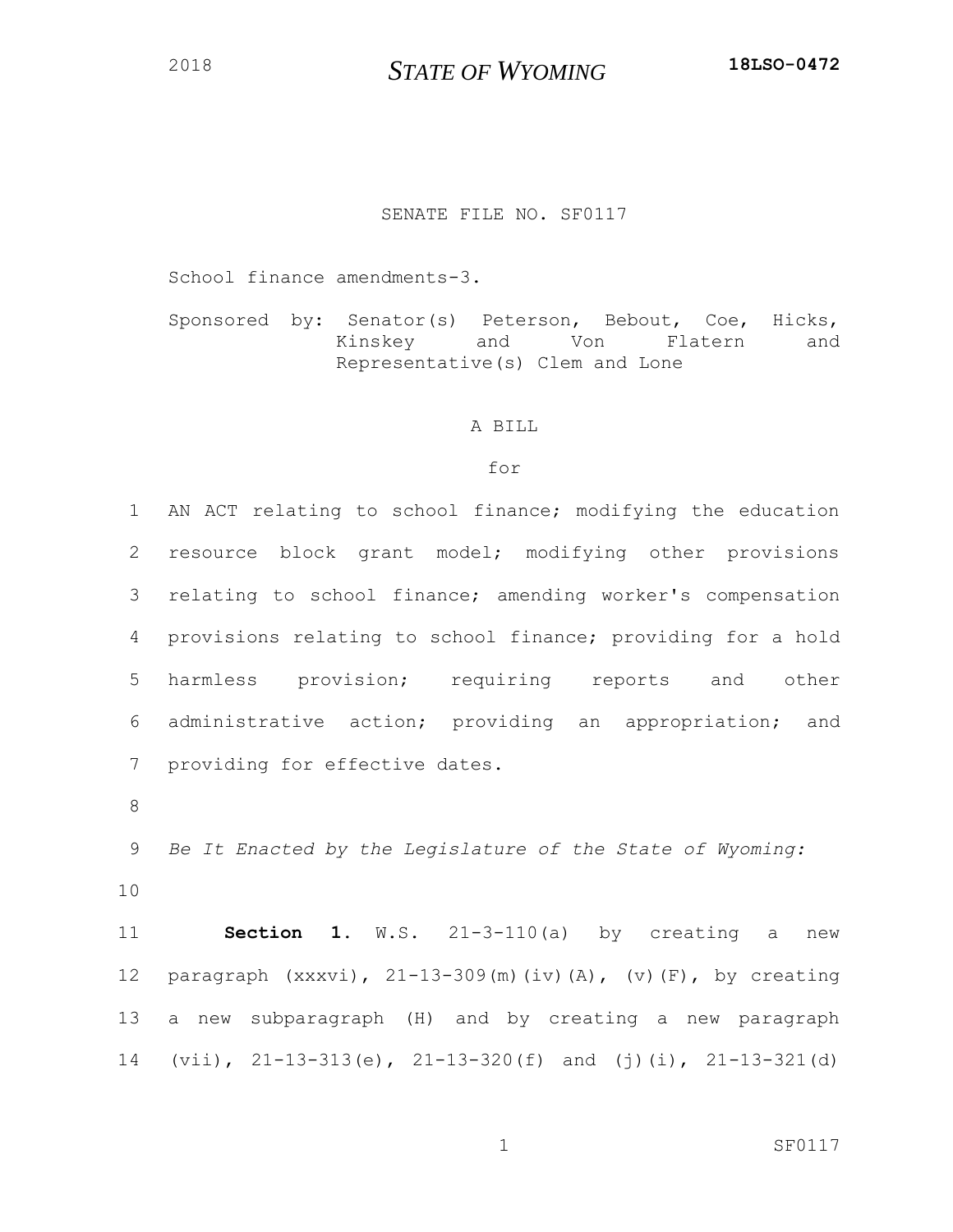and 27-14-108(d)(xvi) and (f) by creating a new paragraph (x) are amended to read: **21-3-110. Duties of boards of trustees.** (a) The board of trustees in each school district shall: (xxxvi) Participate in programs of the department of workforce services necessary to receive premium discounts for the state workers' compensation program. **21-13-309. Determination of amount to be included in foundation program for each district.** (m) In determining the amount to be included in the foundation program for each district, the state superintendent shall: (iv) Based upon reports from each district on schools operating within that district for the current school year and on grade configurations contained within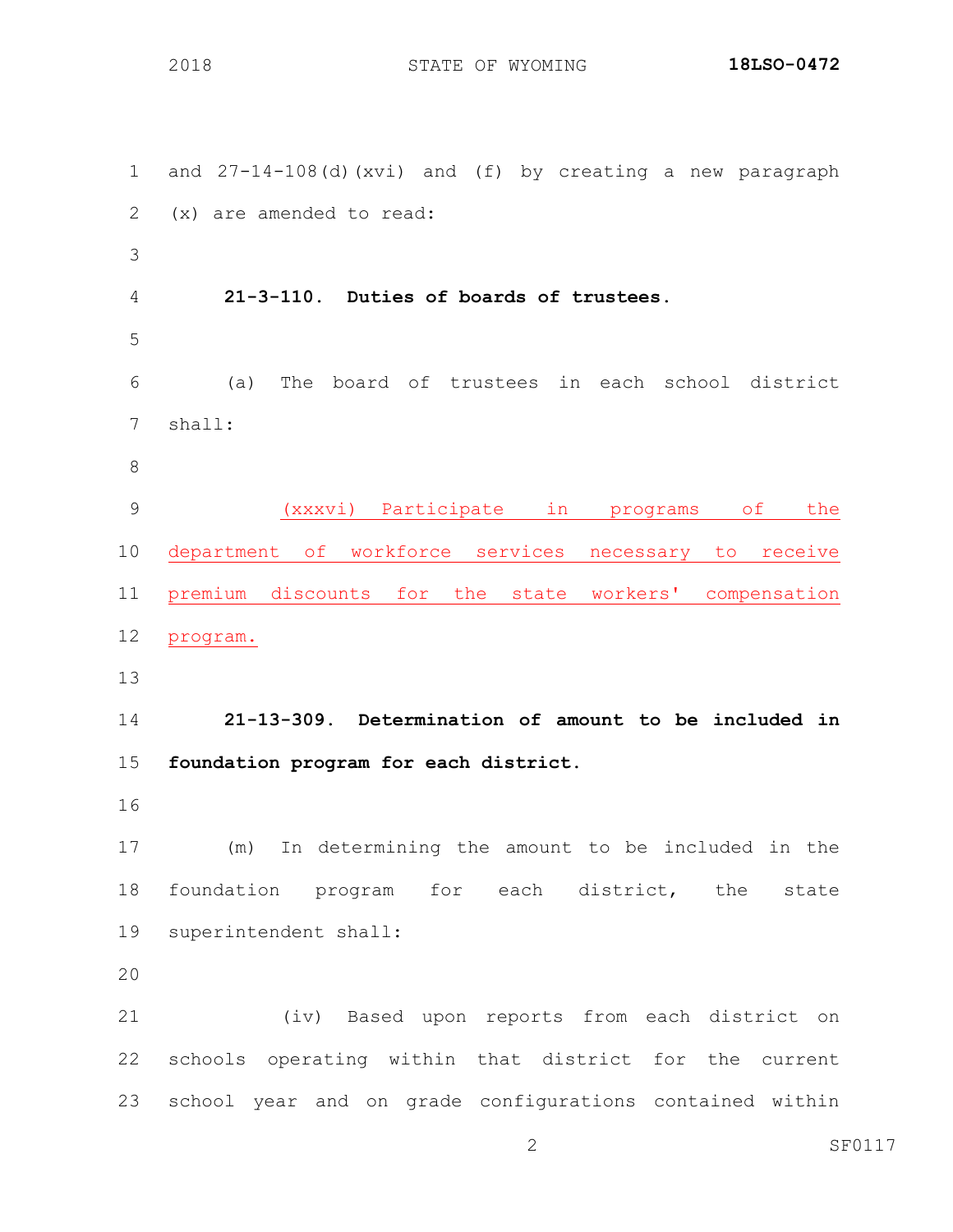each reported school during that school year, compute the average daily membership (ADM) for each reported school and each grade within each reported school in accordance with identified grade configurations subject to the following: (A) The average daily membership (ADM) for

 each reported school shall be computed based upon the average of the school's ADM counts completed at the end of the three (3) immediately preceding school years or the 10 school's ADM for the previous school year; whichever is 11 <del>greater;</del>

 (v) Based upon ADM computations and identified school configurations within each district pursuant to paragraph (iv) of this subsection, compute the foundation program amount for each district as prescribed by the education resource block grant model adopted by the Wyoming legislature as defined under W.S. 21-13-101(a)(xiv), as contained within the spreadsheets and accompanying reports referenced under W.S. 21-13-101(a)(xvii). The following criteria shall be used by the state superintendent in the administration of the education resource block grant model: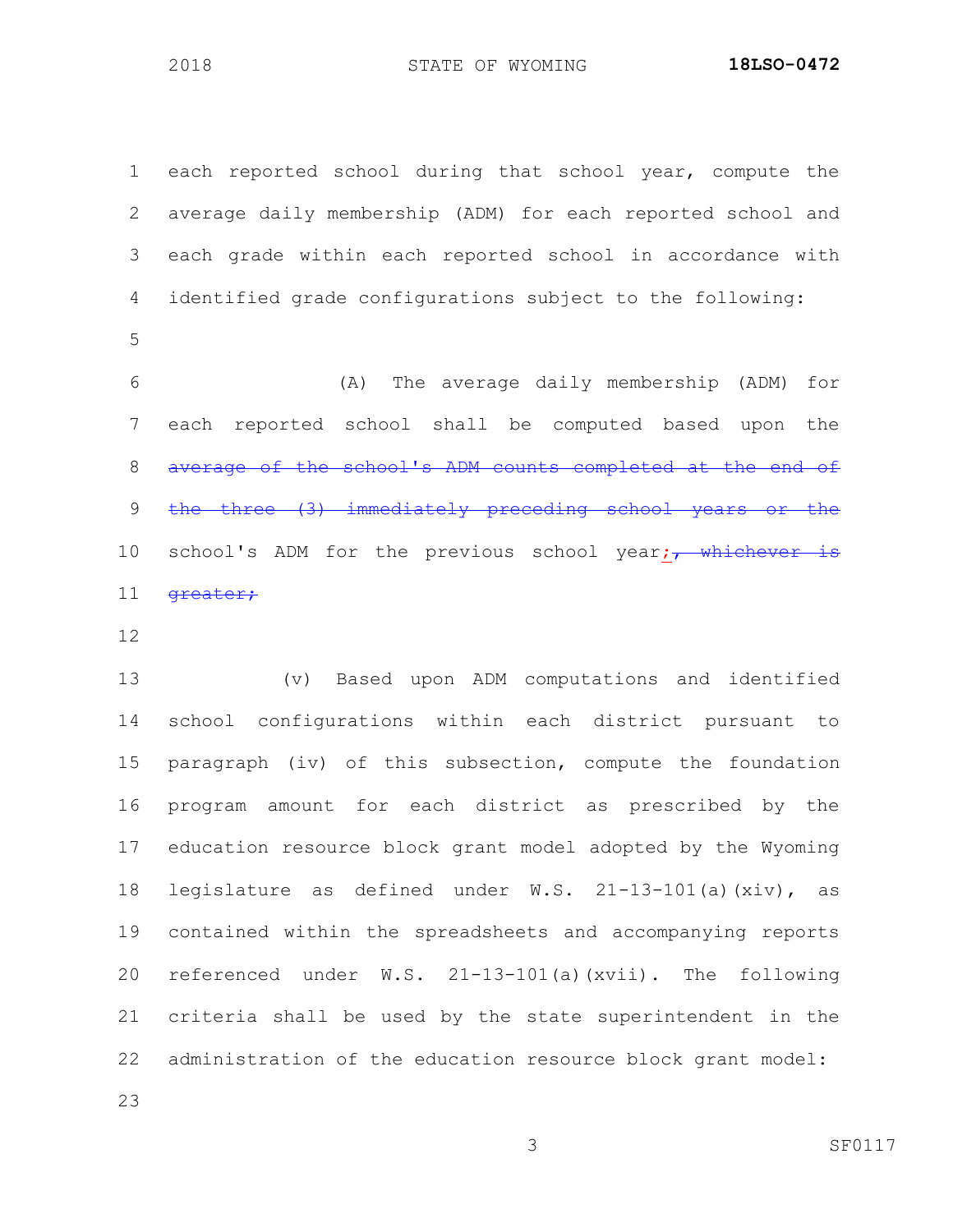| $\mathbf 1$  | Amounts provided within the model An<br>(F)                 |
|--------------|-------------------------------------------------------------|
| $\mathbf{2}$ | amount for health insurance shall be calculated on a        |
| 3            | reimbursement basis only for individuals actually employed  |
| 4            | by the district and paid with funds received pursuant to    |
| 5            | the foundation program amount under subsection (p) of this  |
| 6            | section based upon:                                         |
| 7            |                                                             |
| 8            | (I) Prior year statewide average                            |
| $\mathsf 9$  | district weighted actual participation in district health   |
| 10           | insurance plans; as to the proportion of employee only,     |
| 11           | split contracts, employee plus spouse or children and       |
| 12           | family coverage; and                                        |
| 13           |                                                             |
| 14           | (II) Not to exceed the annualized                           |
| 15           | state contribution rate as of January 1 of the preceding    |
| 16           | school year, on behalf of each employee and official        |
|              | 17 enrolled in the state group health insurance plan, for   |
| 18           | employee only, split contracts, employee plus spouse or     |
| 19           | children and family coverage, as applied to the coverage of |
| 20           | each district employee participating in district health     |
| 21           | insurance plans.                                            |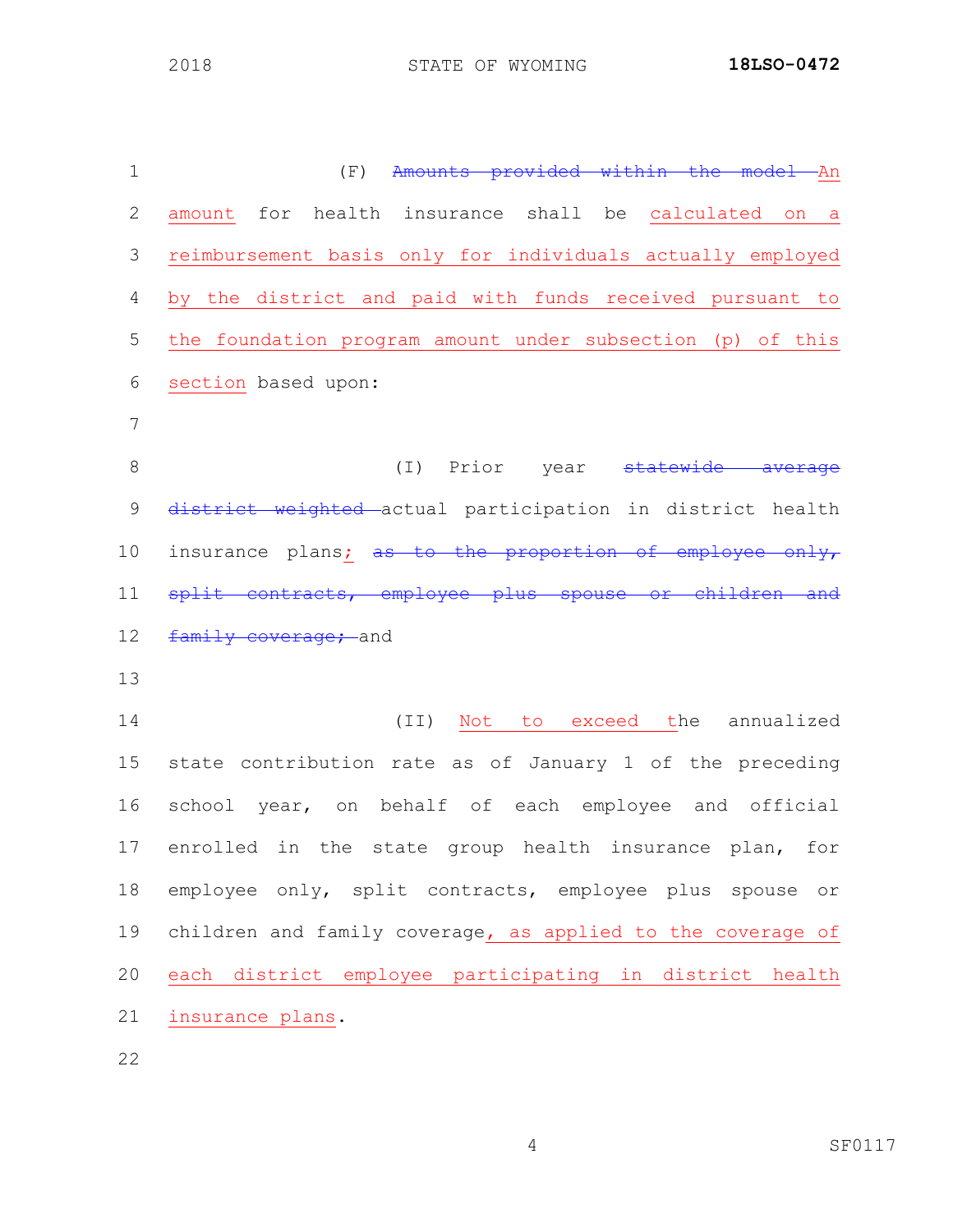| $\mathbf 1$      | An amount for retirement benefits shall<br>(H)              |
|------------------|-------------------------------------------------------------|
| $\mathbf{2}$     | be calculated on a reimbursement basis only for individuals |
| 3                | actually employed by the district and paid with funds       |
| $\overline{4}$   | received pursuant to the foundation program amount under    |
| 5                | subsection (p) of this section based upon the number of     |
| $\sqrt{6}$       | district employees and the prior year actual contributions  |
| $\boldsymbol{7}$ | to the Wyoming retirement system. The amount per employee   |
| $\,8\,$          | shall not exceed the percentage of the employee's salary    |
| $\mathcal{G}$    | paid by the employer under W.S. 9-3-412(c)(iii) for the     |
| 10               | employee portion of the contribution plus an amount not to  |
| 11               | exceed the percentage of the employee's salary paid by the  |
| 12               | employee provided under W.S. 9-3-413 for the employer       |
| 13               | portion of the contribution.                                |
| 14               |                                                             |
| 15               | For purposes of determining the foundation<br>(vii)         |
| 16               | program amount for a district and not including any         |

 program amount for a district and not including any 17 alternative school authorized under W.S. 21-13-309(m)(v)(B), calculate any school facility that contains more than one (1) school as if that school facility contains only one (1) school, comprised of each of the schools contained in that school facility.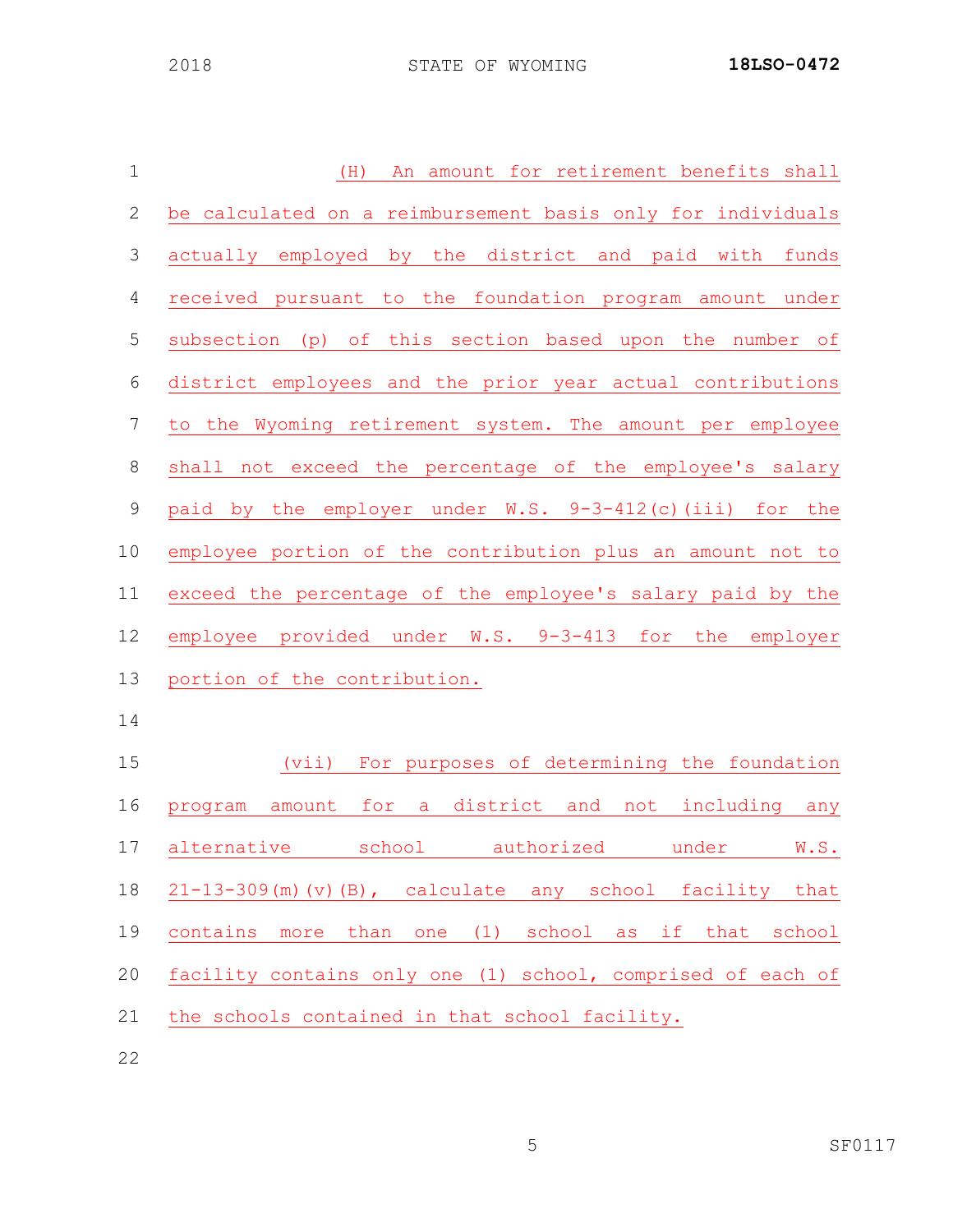**21-13-313. Distribution of funds from foundation account; property tax and cash reserve adjustment; regulations.**

 (e) Not later than January 31 of each fiscal year, the department shall compute the amount by which each district's operating balance and cash reserves at the end of the preceding fiscal year exceed fifteen percent (15%) of the total foundation program amount computed under W.S. 21-13-309 for the preceding fiscal year. In making this calculation, the entire operating balance and cash reserves 12 for each district for the fiscal year ending June 30, 1997, as computed by the department, shall be separately accounted for and excluded, until it has been completely expended by the district. Revenues from settlements of protested amounts attributable to levies assessed under W.S. 21-13-102(a)(i)(A) and (ii)(A) and 21-13-201, regardless of the assessment year, shall be accounted for and excluded from the calculation under this subsection for a period of not more than one (1) year following that fiscal year in which the revenue was received by a district, as verified in writing by the district and certified by the county treasurer. Except as otherwise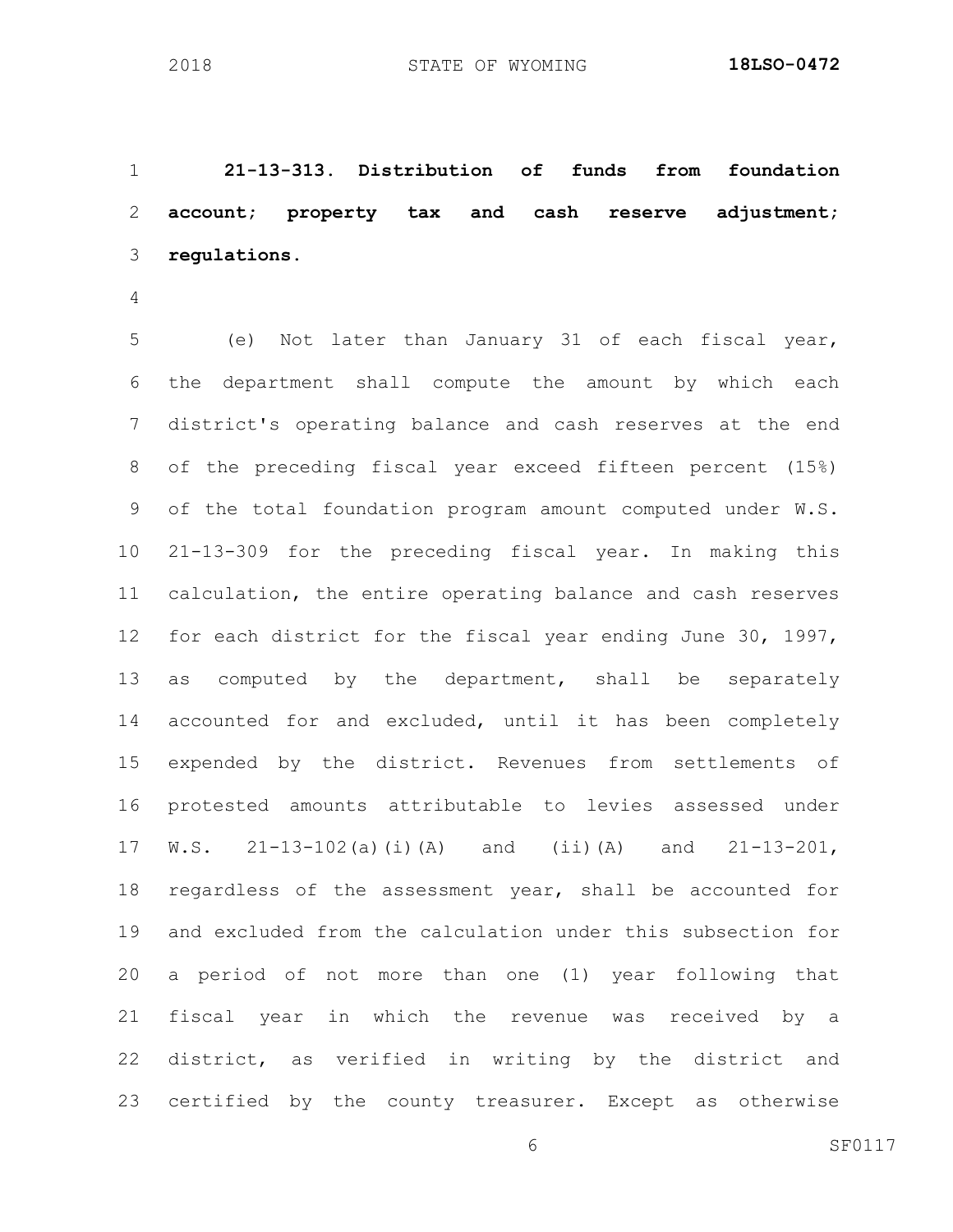provided in 1997 Special Session Laws, chapter 3, section 306(e), as amended, and except as excluded under this subsection, that excess shall be deemed to be a state revenue under W.S. 21-13-310(a) for the purpose of determining distributions under W.S. 21-13-311 and amounts to be rebated under W.S. 21-13-102. The department shall promulgate rules, including reporting requirements and procedures for districts, to implement this subsection. As used in this section, "operating balance and cash reserves" means those financial resources of the district which are not encumbered by the district board of trustees for expenditure to meet an existing legal obligation or otherwise restricted by law or regulation for expenditure on specific educational programs and shall include any monies within a capital improvements reserve fund established pursuant to W.S. 16-4-105(b) or special reserve fund established pursuant to W.S. 21-13-504. For purposes of this subsection, any balance within a district's separate account established under W.S. 21-15-109(e) for major building and facility repair and replacement shall be deemed restricted by law for expenditure as provided by W.S. 21-15-109(e) and shall not be considered an operating balance and cash reserve under this section.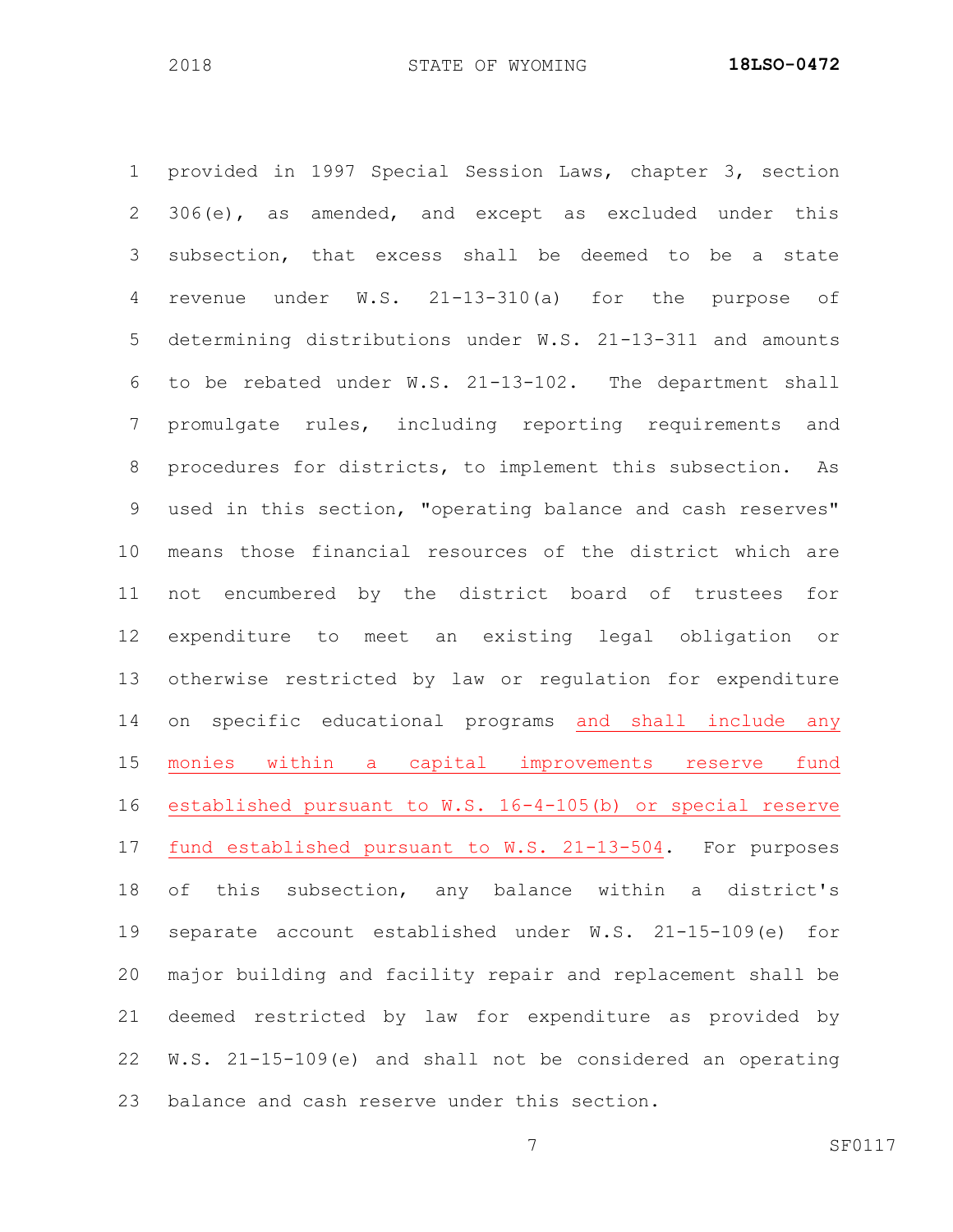**21-13-320. Student transportation; amount within school foundation program formula for transportation maintenance and operations expenditures and school bus purchases; district reporting requirements.** (f) The department of education shall adopt necessary rules and regulations to implement and enforce state standards established under this section and to administer this section. District expenditures computed under subsection (b) of this section shall not include expenditures for employee or employer contributions to the 13 Wyoming retirement system exceeding five and fifty-seven hundredths percent (5.57%) of any member employee's salary the limitation provided in W.S. 21-13-309(m)(v)(H). In addition, the department shall, in accordance with procedures prescribed by department rule and regulation, establish a base price for each school bus type or other student transportation vehicle type for the applicable fiscal period that complies with minimum state standards for vehicle specifications and equipment. The department shall also establish a process including competitive bidding which guarantees the acquisition of school buses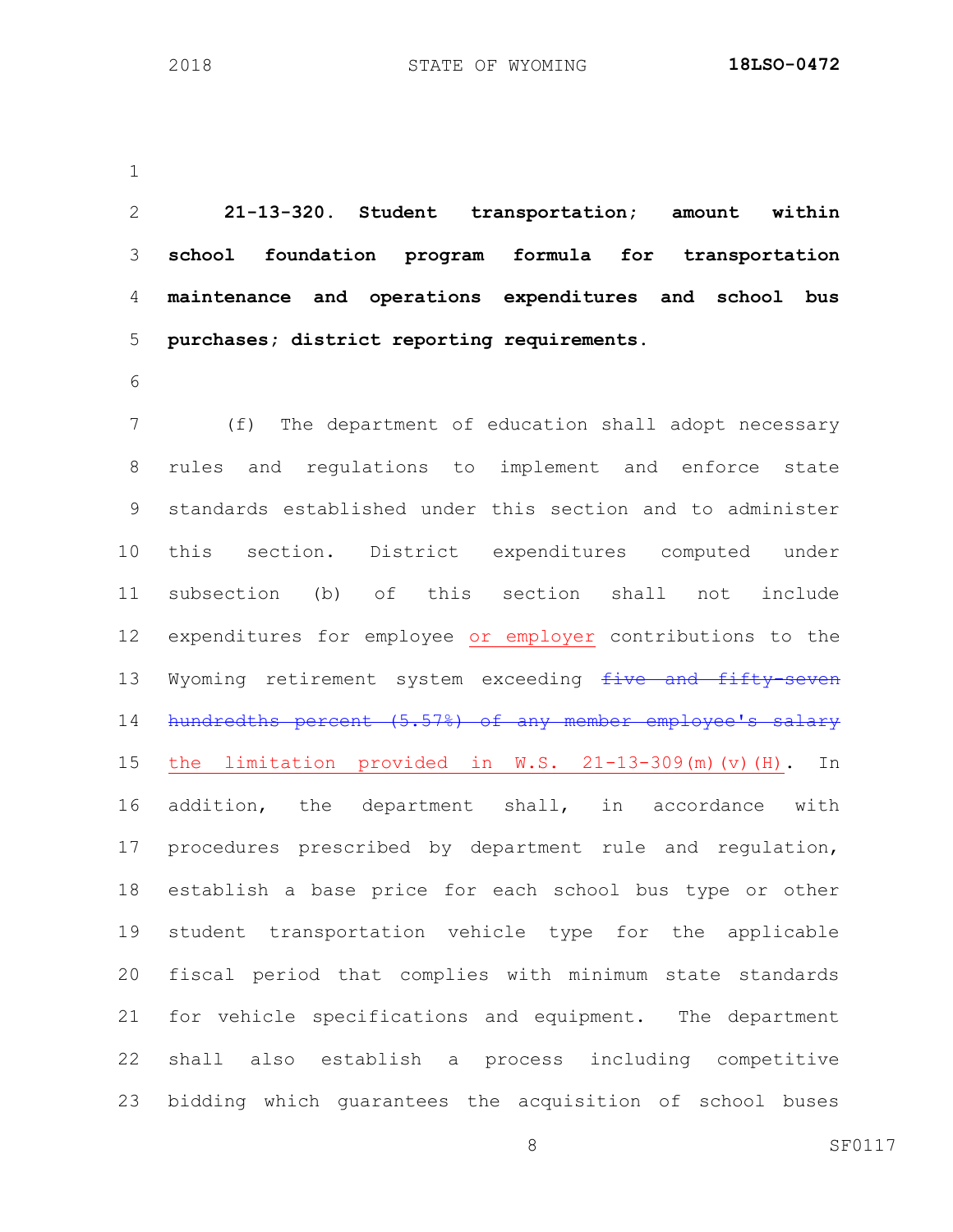and other student transportation vehicles approved for reimbursement and complying with state minimum standards and district fleet size restrictions at the established base price for the applicable fiscal year. In addition and for purposes of reimbursement under subsection (g) of this section, the department shall in consultation with the pupil transportation committee, establish a minimum, average and optimal replacement schedule for each school bus type or other student transportation vehicle type. School districts shall notify the department of school bus and other student transportation vehicle needs and requirements for the appropriate fiscal year in the manner and within the times prescribed by department rule and regulation, and shall report expenditures, purchases and lease arrangements for the applicable reporting period, including vehicles replaced by purchases and leases, as required by department rule and regulation. The department shall annually review and conduct audits as necessary of information submitted under this section. As authorized under W.S. 21-13-307(b), the department may correct the information reported by districts under this section as necessary to fairly and accurately reflect the data type, classification and format required to administer this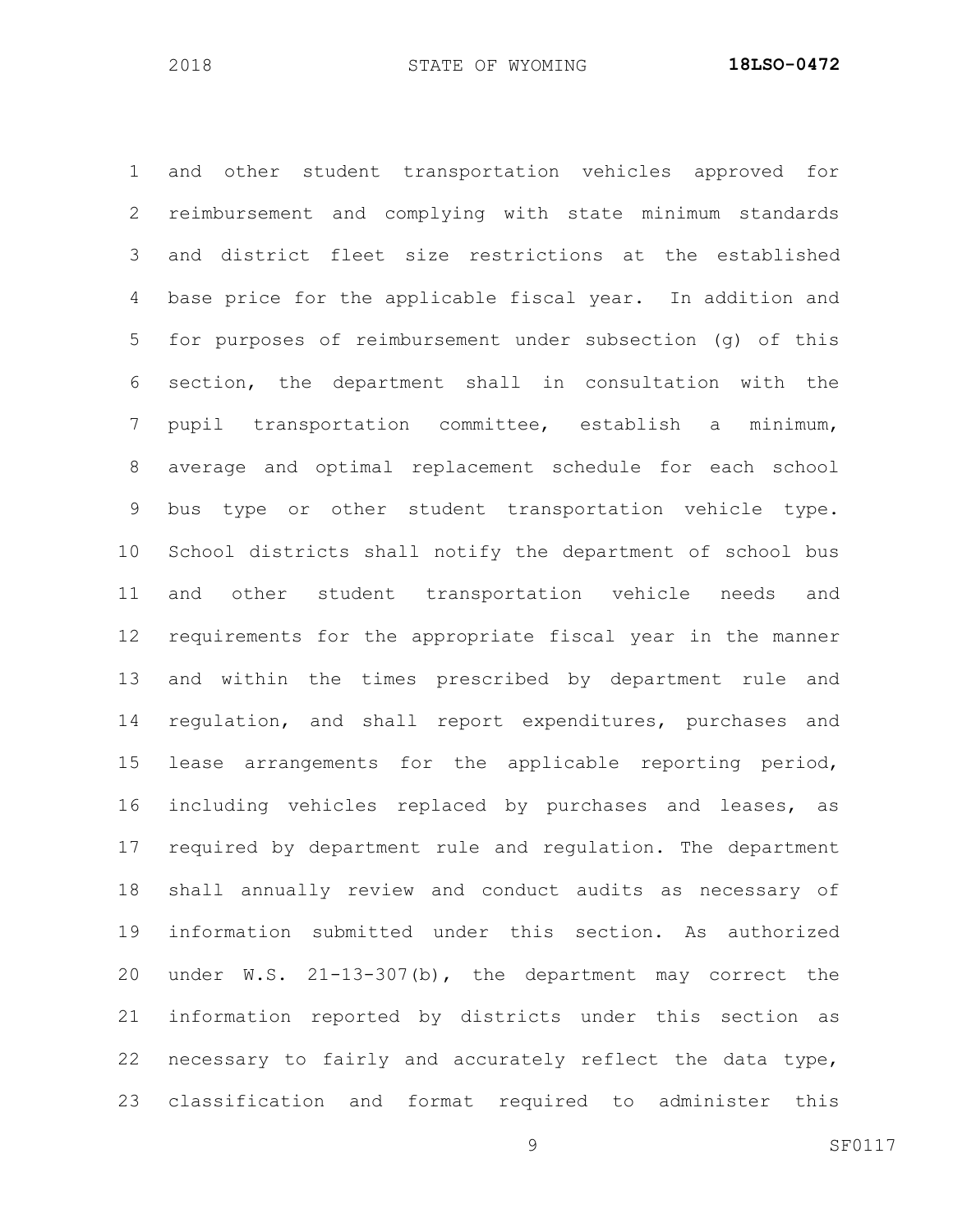section in accordance with law and department rules and regulations. (j) Effective for the school year 2018-2019 and each school year thereafter the amount computed under this section shall be in accordance with the provisions of this subsection. Each district shall receive: (i) An amount equal to an average of the amounts the district received for school years 2014-2015, 2015-2016 and 2016-2017 pursuant to paragraphs (i) and (ii) of subsection (b) of this section not including amounts received for employee health insurance; plus 

 **21-13-321. Special education; amount within foundation program formula for special education programs and services; district reporting requirements.**

 (d) The department of education shall adopt necessary rules and regulations to implement and administer this section. Districts shall report special education program expenditures for the applicable reporting period as required by department rule and regulation. District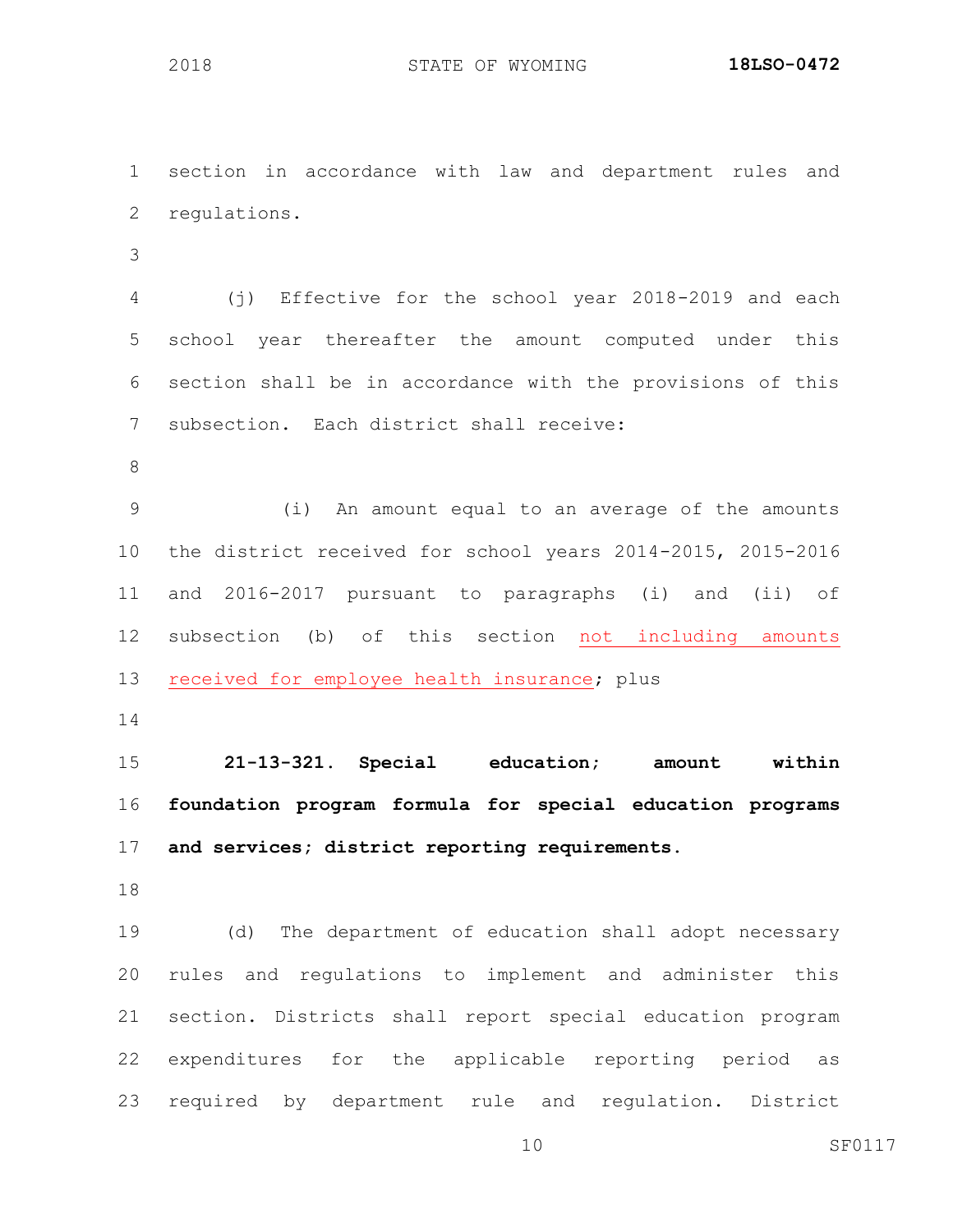expenditures computed under subsection (b) of this section shall not include expenditures for employee or employer contributions to the Wyoming retirement system exceeding 4 five and fifty-seven hundredths percent (5.57%) of any 5 member employee's salary the limitation provided in W.S. 21-13-309(m)(v)(H). The department shall annually review and report to the joint education interim committee regarding services provided to special education students by school districts. The report shall evaluate the extent to which services are being appropriately provided and whether expenditures for services are reasonable in light of charges by providers of similar services in Wyoming. In 13 addition, the department shall when necessary, conduct audits of information submitted by districts under this section and may, in accordance with W.S. 21-13-307(b), correct the information reported by districts as necessary 17 to fairly and accurately reflect the data type, classification and format required to administer this section in accordance with law and department rule and regulation.

 **27-14-108. Extrahazardous industries, employments, occupations; enumeration; definitions; optional coverage.**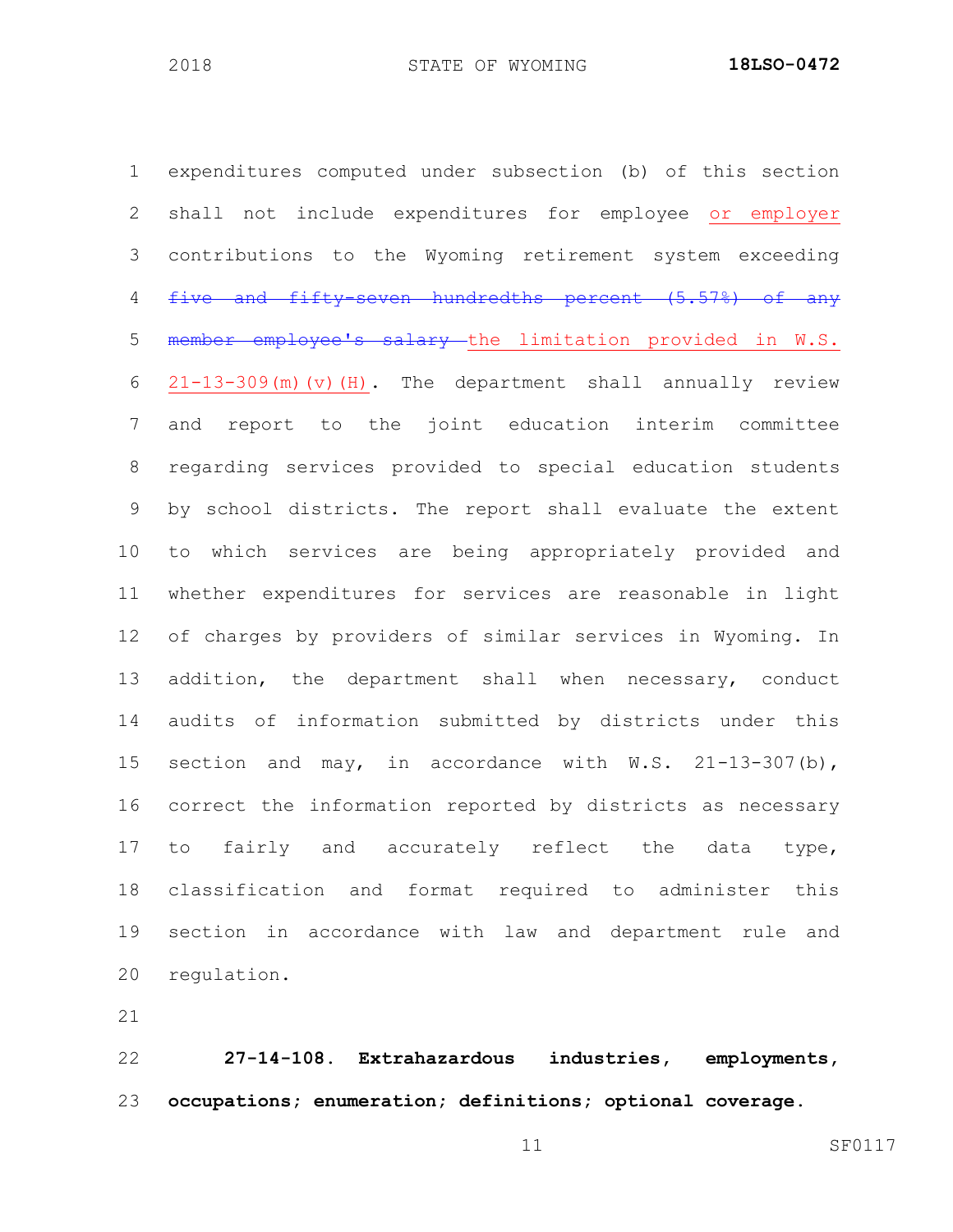(d) This act applies to governmental entities engaged in an industrial classification listed under subsection (a) of this section and to employees of governmental entities engaged in or employed as the following: (xvi) Public school educational assistants who provide services to special education students while working directly with special education students and certified special education teachers and related services providers as defined by 34 C.F.R. 300.18 and 300.156 and W.S. 21-2-802 and 21-7-303 who provide services to eligible 13 students with behavioral, emotional, cognitive, learning, physical or health disabilities that require educational services to be provided outside of the regular classroom because the use of supplementary aids and services cannot 17 be achieved satisfactorily in the regular classroom while 18 working directly with eligible students; (f) As used in this section: (x) "Eligible student" means a student with behavioral, emotional, cognitive, learning, physical or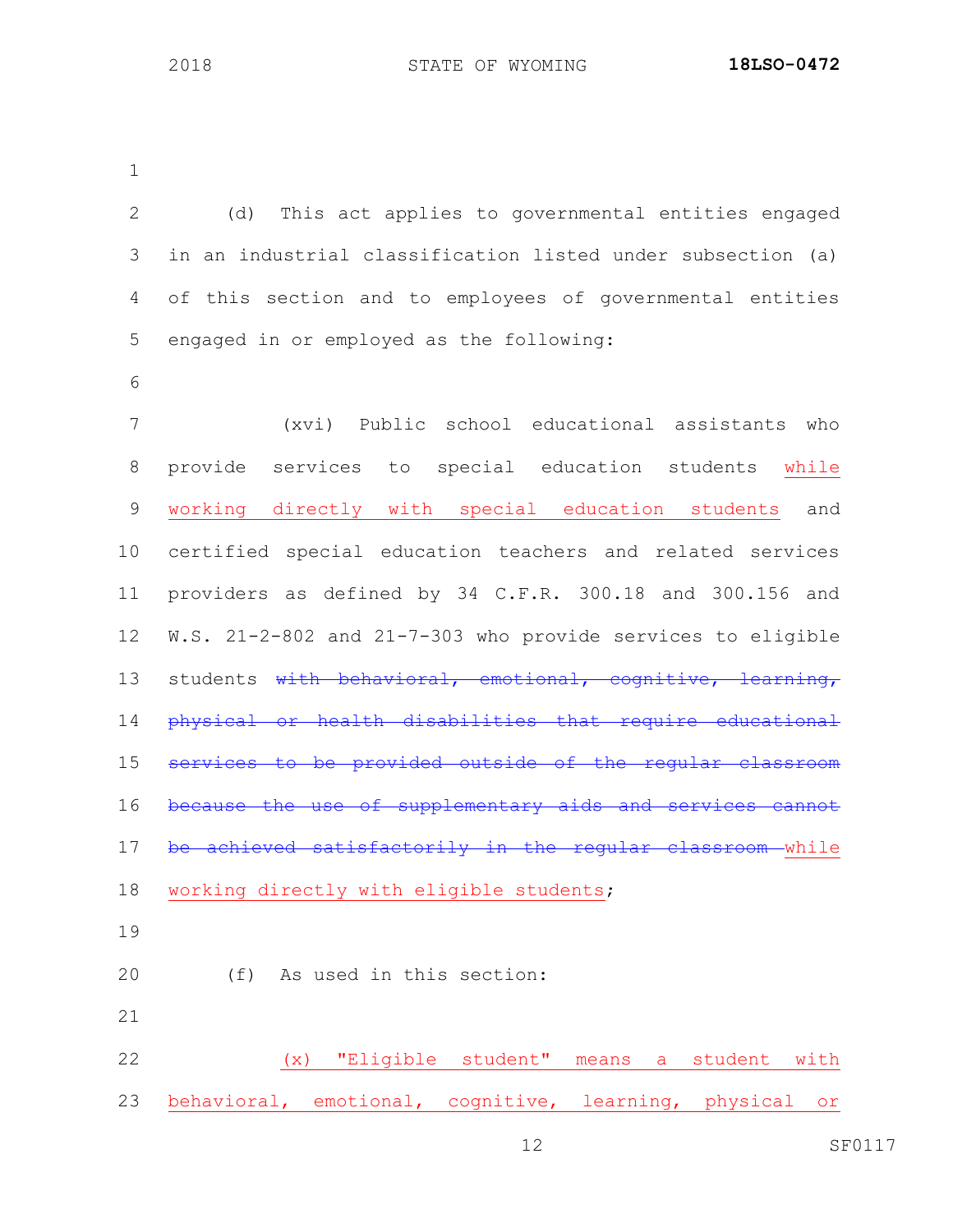| 1  | health disabilities who requires educational services to be        |
|----|--------------------------------------------------------------------|
| 2  | provided outside of the regular classroom because the use          |
| 3  | supplementary aids and services cannot be<br>$\circ$ f<br>achieved |
| 4  | satisfactorily in the regular classroom.                           |
| 5  |                                                                    |
| 6  | Section 2. 2011 Wyoming Session Laws, Chapter 185,                 |
| 7  | Attachment "A" (b)(ii), (iii) and (xxxiii) is amended to           |
| 8  | read:                                                              |
| 9  |                                                                    |
| 10 | ATTACHMENT "A"                                                     |
| 11 | ATTACHMENT "A"<br>CONTAINS<br>AN<br>ENUMERATION<br>ΟF              |
| 12 | EDUCATION RESOURCE BLOCK GRANT MODEL COMPONENTS                    |
| 13 | SUMMARIZING<br>AND<br>EXECUTING<br>RECOMMENDATIONS                 |
| 14 | THE 2010 COST OF EDUCATION STUDY AS<br>CONTAINED IN                |
| 15 | FOLLOWS:                                                           |
| 16 |                                                                    |
| 17 | Notwithstanding components specified in<br>(b)                     |
| 18 | the 2010 cost of education study accepted by the                   |
| 19 | legislature, the Wyoming education resource block                  |
| 20 | grant model components and the resourcing for                      |
| 21 | those components, as enacted by the legislature,                   |
| 22 | shall be as follows:                                               |
| 23 |                                                                    |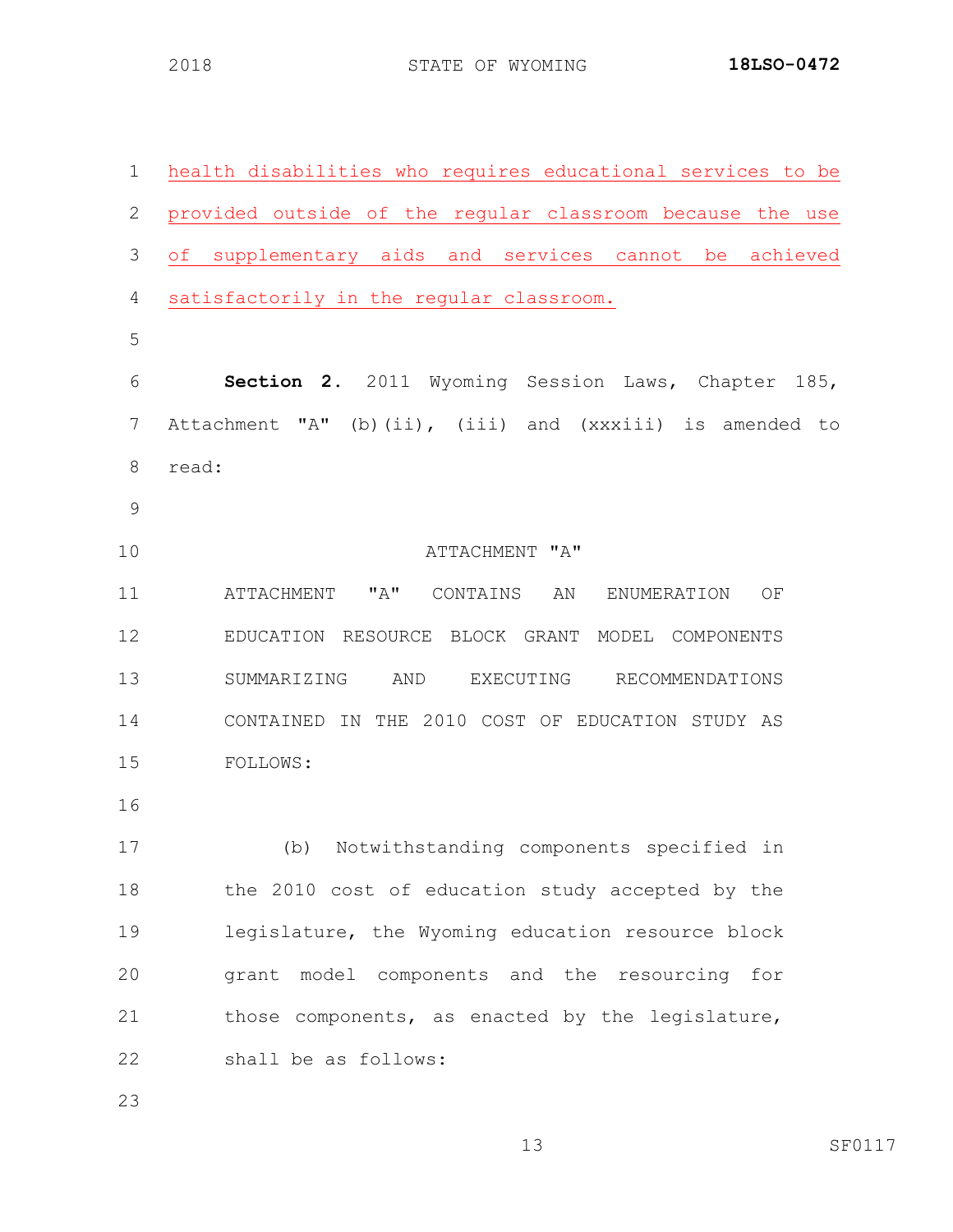| $1\,$          | (ii) Class size: | for<br>16<br>grades                                                                                                                                                                                                                      |
|----------------|------------------|------------------------------------------------------------------------------------------------------------------------------------------------------------------------------------------------------------------------------------------|
| $\mathbf 2$    |                  | Kindergarten                                                                                                                                                                                                                             |
| $\mathcal{S}$  |                  | through $5-3$ ;                                                                                                                                                                                                                          |
| $\sqrt{4}$     |                  | 17<br>for grades 4                                                                                                                                                                                                                       |
| 5              |                  | through 5<br>for                                                                                                                                                                                                                         |
| $6\,$          |                  | school<br>years                                                                                                                                                                                                                          |
| $\overline{7}$ |                  | 2018-2019<br>through                                                                                                                                                                                                                     |
| $\,8\,$        |                  | 2020-2021 and 18                                                                                                                                                                                                                         |
| $\mathcal{G}$  |                  | school<br>for<br>year                                                                                                                                                                                                                    |
| 10             |                  | 2021-2022 and<br>each                                                                                                                                                                                                                    |
| 11             |                  | school<br>year                                                                                                                                                                                                                           |
| 12             |                  | thereafter;                                                                                                                                                                                                                              |
| 13             |                  | $21$ For<br>grades<br>6                                                                                                                                                                                                                  |
| 14             |                  | through 12, 22 for                                                                                                                                                                                                                       |
| 15             |                  | school<br>year                                                                                                                                                                                                                           |
| 16             |                  | $2018 - 2019$ , 23<br>for                                                                                                                                                                                                                |
| 17             |                  | school and the set of the set of the set of the set of the set of the set of the set of the set of the set of the set of the set of the set of the set of the set of the set of the set of the set of the set of the set of the<br>vears |
| 18             |                  | 2019-2020<br>and                                                                                                                                                                                                                         |
| 19             |                  | $2020 - 2021$<br>and<br>24                                                                                                                                                                                                               |
| 20             |                  | school<br>for<br>year                                                                                                                                                                                                                    |
| 21             |                  | 2021-2022 and<br>each                                                                                                                                                                                                                    |
| 22             |                  | school<br>year                                                                                                                                                                                                                           |
| 23             |                  | thereafter.                                                                                                                                                                                                                              |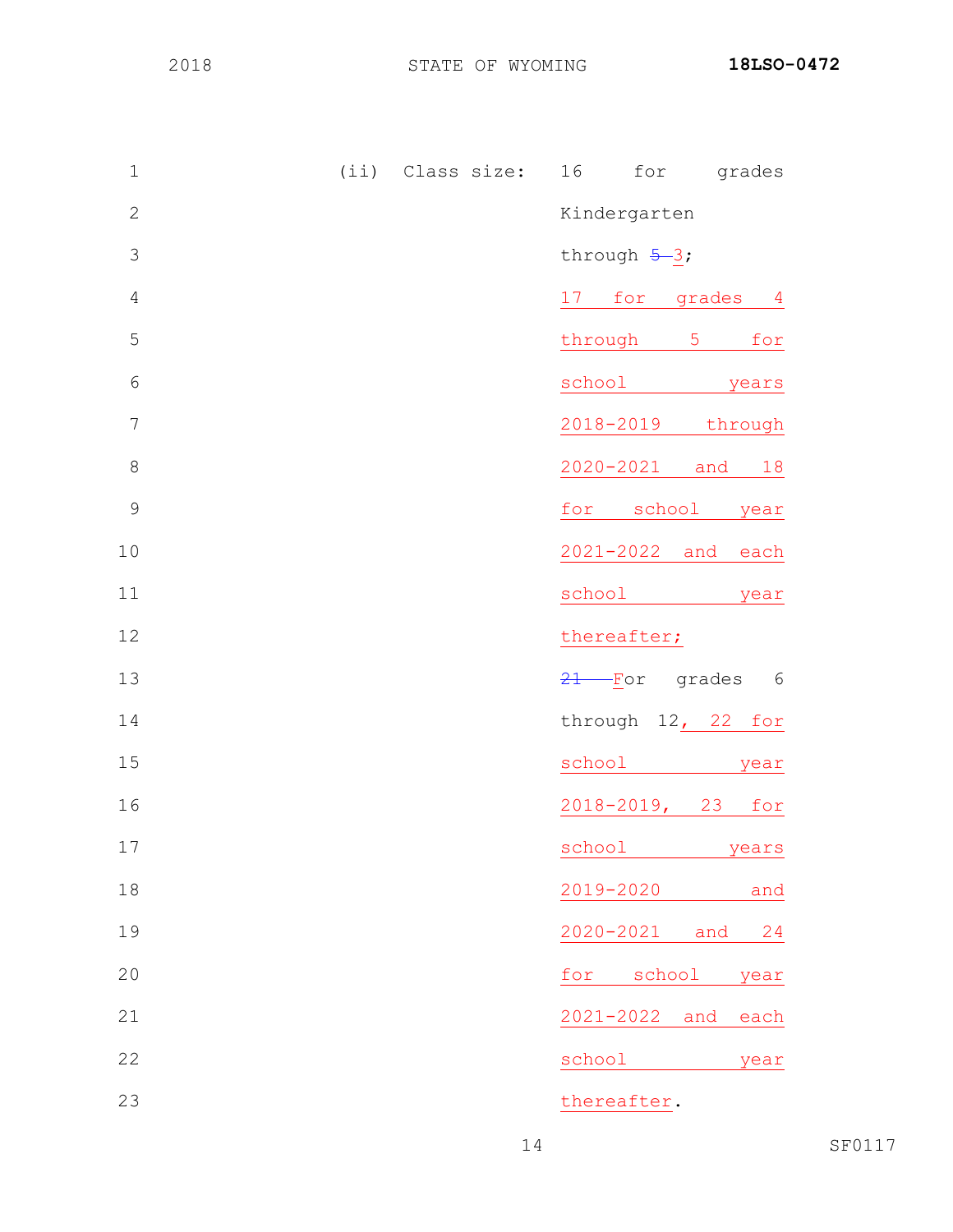(iii) Core teachers: Elementary school ADM divided by 16 class size as provided by paragraph (b)(ii) of this Attachment A; Middle school ADM 10 divided by  $\frac{21}{10}$  class 11 size as provided by **paragraph** (b)(ii) of this Attachment A; High school ADM 16 divided by  $\frac{21}{16}$  class 17 size as provided by **paragraph** (b)(ii) of this Attachment A. (xxxiii) Maintenance and operations: Based on ADM, gross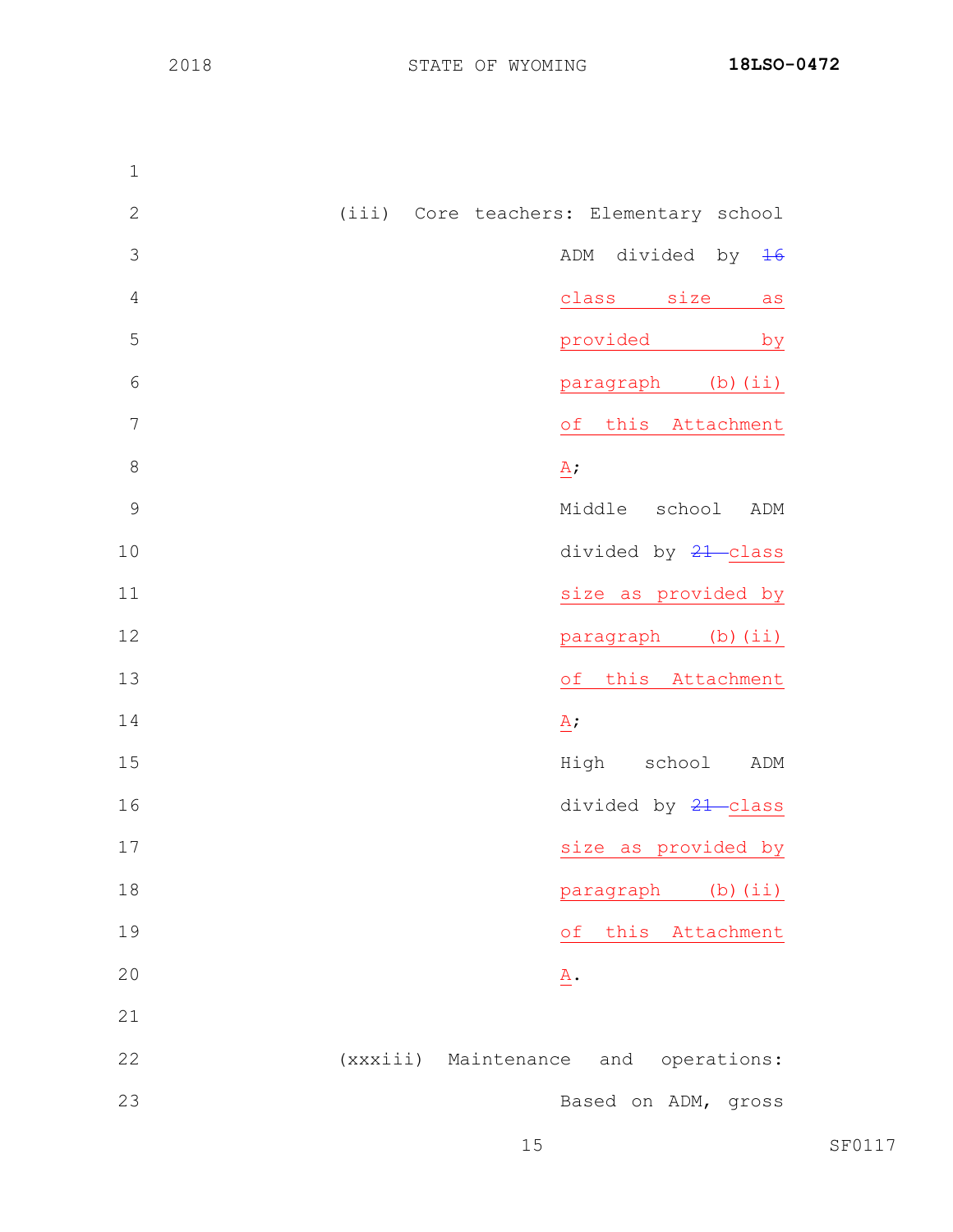| $\mathbf 1$    | square footage,           |
|----------------|---------------------------|
| $\mathbf{2}$   | number of buildings       |
| 3              | and classrooms, and       |
| $\overline{4}$ | age of buildings          |
| 5              | and site acreage          |
| 6              | for custodians $\tau$ and |
| 7              | maintenance               |
| 8              | workers,                  |
| 9              | groundskeepers,           |
| 10             | in<br>computed            |
| 11             | accordance with the       |
| 12             | 2010 cost of              |
| 13             | education study.          |
| 14             | building<br>Any           |
| 15             | without allowable         |
| 16             | gross<br>square           |
| 17             | footage<br>for            |
| 18             | purposes of major         |
| 19             | maintenance               |
| 20             | computations<br>under     |
| 21             | W.S.<br>$21 - 15 - 109$   |
| 22             | shall<br>the<br>use       |
| 23             | educational<br>actual     |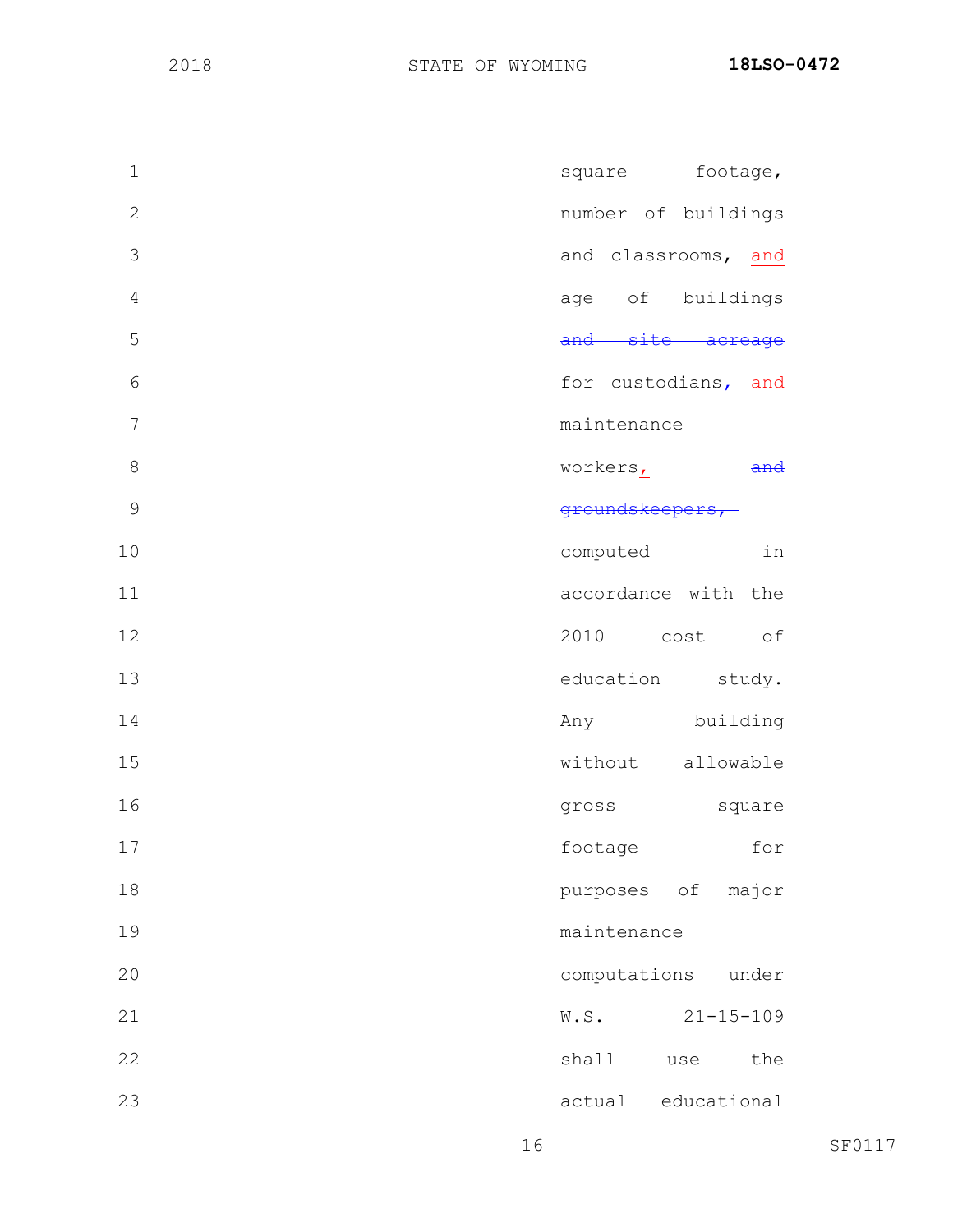| $\mathbf{1}$  | gross<br>square              |
|---------------|------------------------------|
| $\mathbf{2}$  | footage as approved          |
| 3             | the<br>school<br>by          |
| $\sqrt{4}$    | facilities                   |
| 5             | commission.                  |
| $\epsilon$    | Groundskeeper<br>${\rm FTE}$ |
| 7             | computations<br>for          |
| 8             | elementary, middle           |
| $\mathcal{G}$ | high<br>schools<br>and       |
| 10            | shall be<br>computed         |
| 11            | accordance with<br>in        |
| 12            | the 2010 cost of             |
| 13            | education<br>study,          |
| 14            | subject<br>the<br>to         |
| 15            | following. The site          |
| 16            | shall<br>be<br>acreage       |
| 17            | based<br>the<br>upon         |
| 18            | lesser of<br>the             |
| 19            | actual site acreage          |
| 20            | which<br>the<br>on           |
| 21            | facility<br>is               |
| 22            | situated as defined          |
| 23            | by department rule           |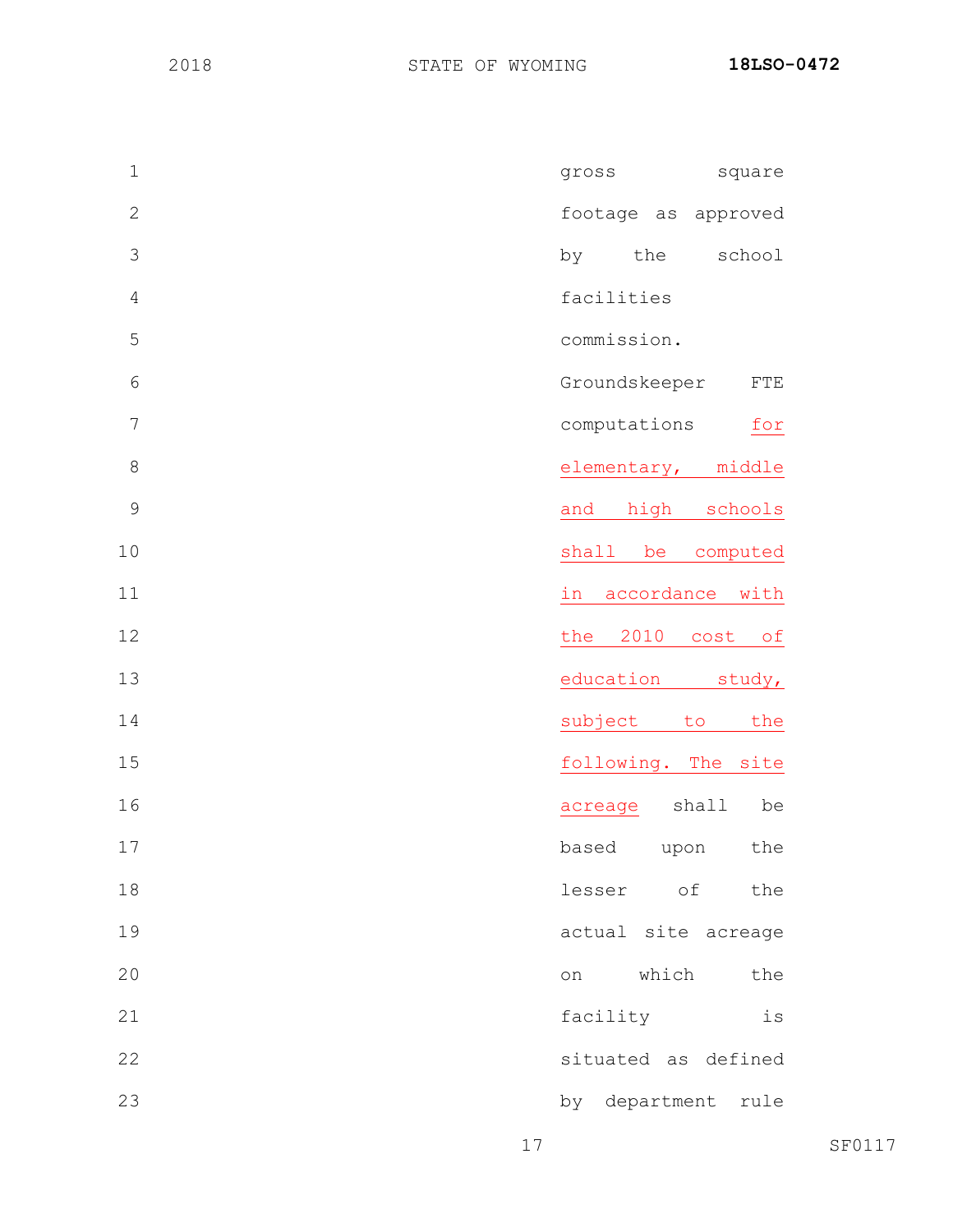| $\mathbf 1$    | and regulation, or    |
|----------------|-----------------------|
| $\overline{2}$ | the school facility   |
| 3              | guidelines and site   |
| $\sqrt{4}$     | acreages              |
| 5              | established by the    |
| $\epsilon$     | school facilities     |
| $\overline{7}$ | commission under      |
| 8              | $W.S.$ 21-15-114.     |
| 9              | Acreages acquired     |
| 10             | on or prior to July   |
| 11             | 1, 1997, and          |
| 12             | acreages acquired     |
| 13             | after July 1, 1997    |
| 14             | through an exchange   |
| 15             | with another          |
| 16             | governmental entity   |
| 17             | if<br>the<br>acreages |
| 18             | involved<br>in<br>the |
| 19             | exchange<br>were      |
| 20             | originally acquired   |
| 21             | by the district and   |
| 22             | the<br>governmental   |
| 23             | entity on<br>or prior |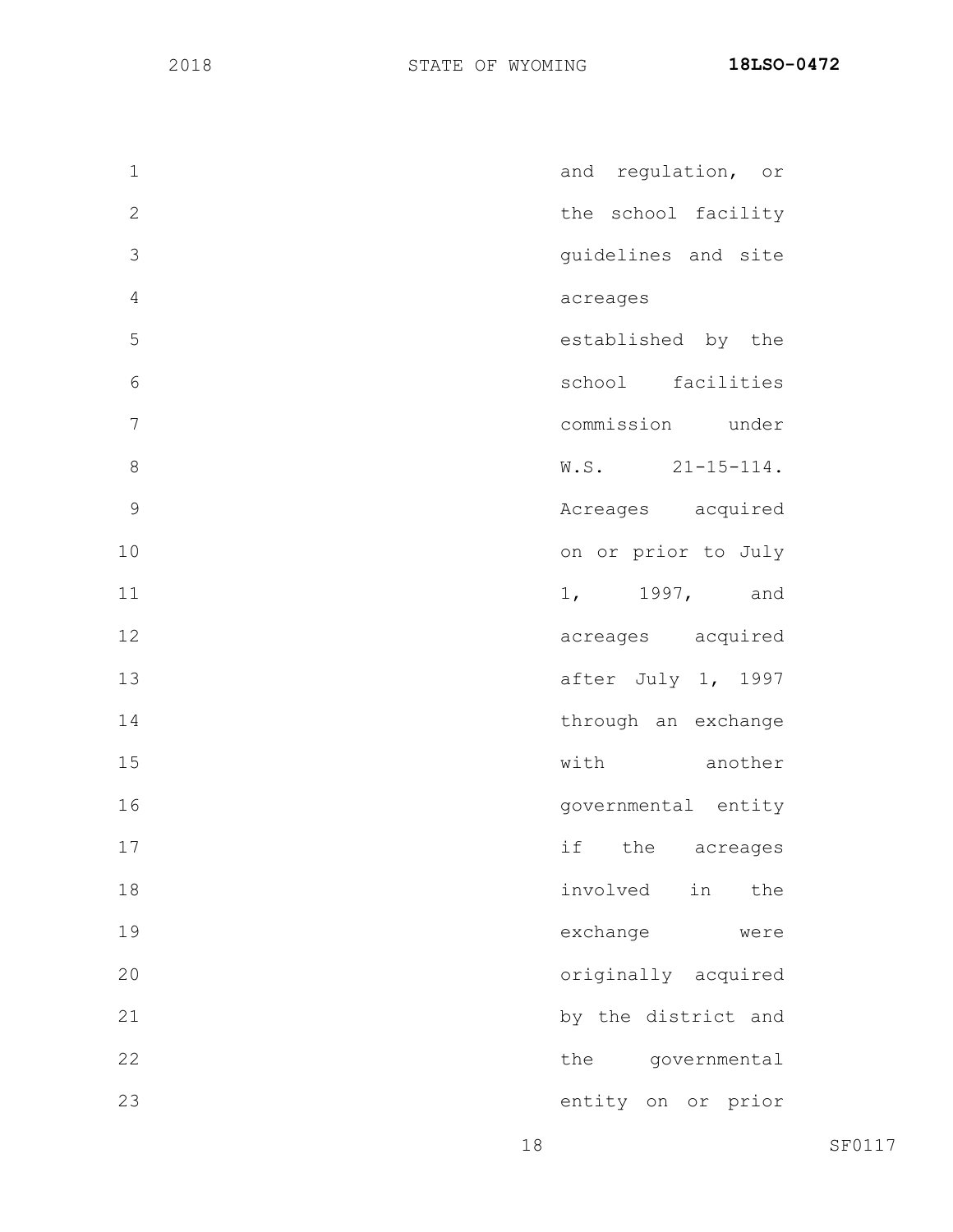| $\mathbf 1$    | July 1,<br>1997,<br>to       |
|----------------|------------------------------|
| $\mathbf{2}$   | shall<br>not<br>be           |
| 3              | subject<br>to                |
| $\overline{4}$ | groundskeeper<br>${\rm FTE}$ |
| 5              | computation                  |
| 6              | limitations, except          |
| 7              | follows.<br>as               |
| 8              | Groundskeeper<br>${\rm FTE}$ |
| $\mathcal{G}$  | computations<br>for          |
| 10             | district<br>level            |
| 11             | sites<br>shall<br>be         |
| 12             | equal to 10% of the          |
| 13             | groundskeeper FTEs           |
| 14             | elementary,<br>for           |
| 15             | high<br>middle<br>and        |
| 16             | schools.                     |

 **Section 3.** 2011 Wyoming Session Laws, Chapter 185, ATTACHMENT "A" (b)(xxviii), as amended by 2017 Wyoming Session Laws, Chapter 205, ATTACHMENT "A" (b)(xxviii) is repealed.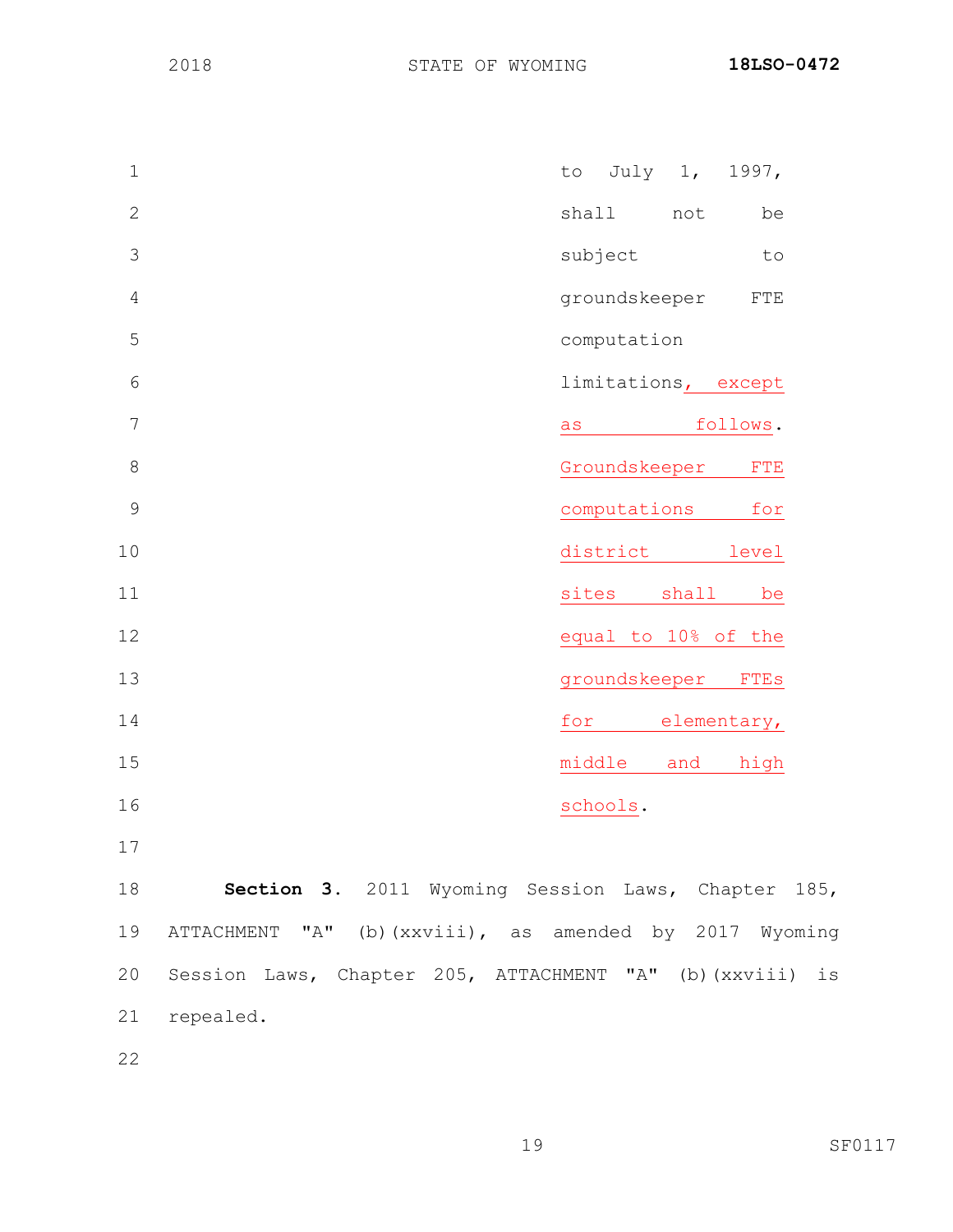**Section 4.** For school year 2018-2019 and each school year thereafter through the next recalibration of the education resource block grant model pursuant to W.S. 21-13-309(t), the foundation program amount computed under W.S. 21-13-309(p) for a school district with fewer than two hundred forty-three (243) ADM, less amounts reimbursed under W.S. 21-13-309(m)(v)(E) and amounts reimbursed for health insurance and retirement, shall not be less than one hundred percent (100%) of the foundation program amount available to that school district during the 2017-2018 school year, as computed under W.S. 21-13-309(p) prior to the addition of reimbursement amounts for that school year. A school district is not entitled to additional funding under this section if, but for a decrease in ADM as compared with the 2017-2018 school year, that school district would not have a foundation program amount that is less than one hundred percent (100%) of the school year 2017-2018 foundation program amount. To the extent necessary to implement this section, this section shall supersede W.S. 21-13-309(p).

 **Section 5**. Fifteen million dollars (\$15,000,000.00) is appropriated from the school foundation program account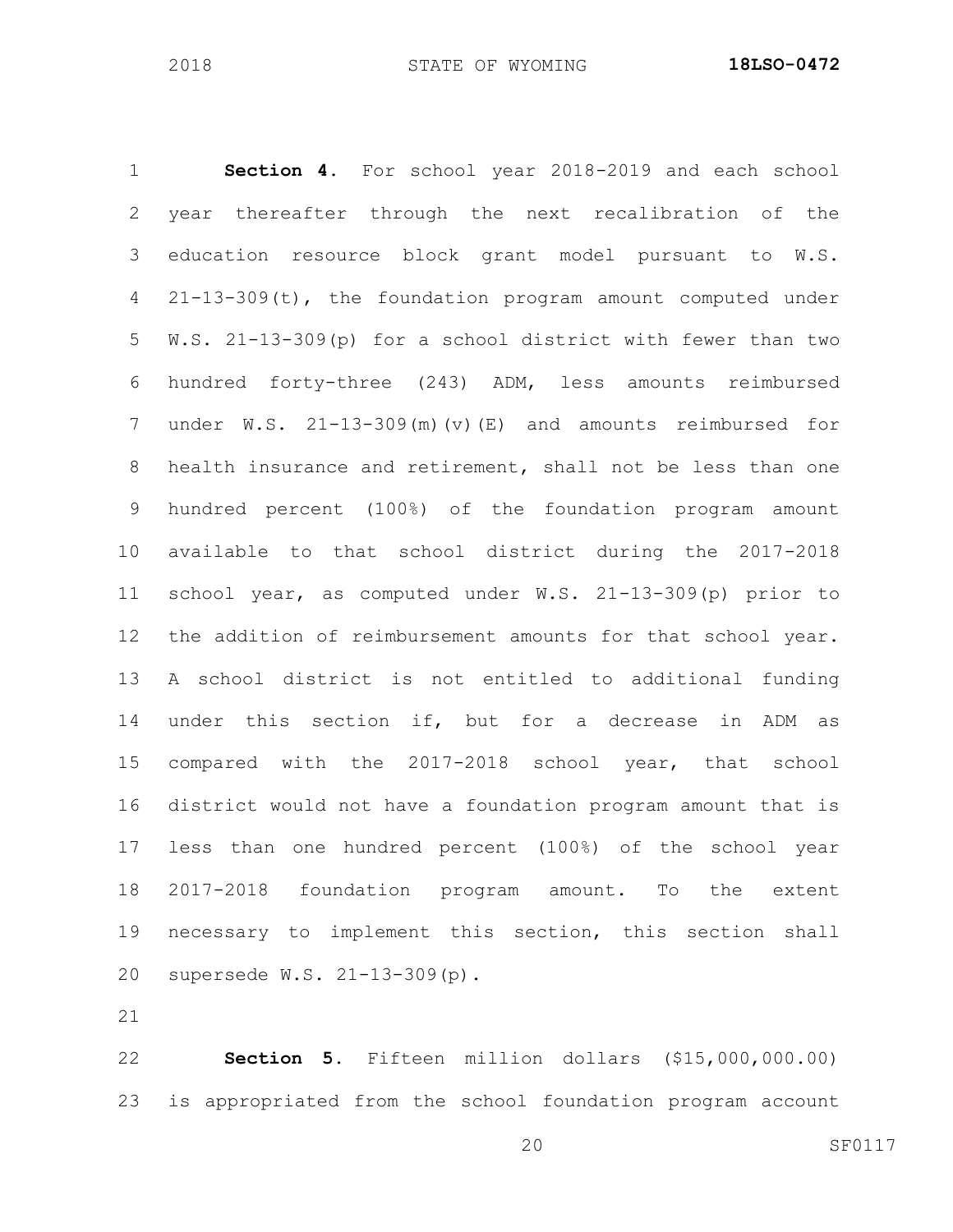to the department of education. In school year 2018-2019, the department shall distribute ten million dollars (\$10,000,000.00) of this appropriation to the school districts of the state in proportion to their school foundation guarantee. In school year 2019-2020, the department shall disperse five million dollars (\$5,000,000.00) of this appropriation to the school districts of the state in proportion to their school foundation guarantee. Notwithstanding any other provision of law, this appropriation shall not be transferred or expended for any other purpose and any unexpended, unobligated funds remaining from this appropriation shall revert to the school foundation program account on June 30, 2020. No school district that is held harmless under section 4 of this act for a school year shall receive additional funding under this section for that school year. 

**Section 6.** 

 (a) The department of education shall review state statutes relating to special education and school district transportation and its rules relating to special education and transportation for any possible fiscal efficiencies. On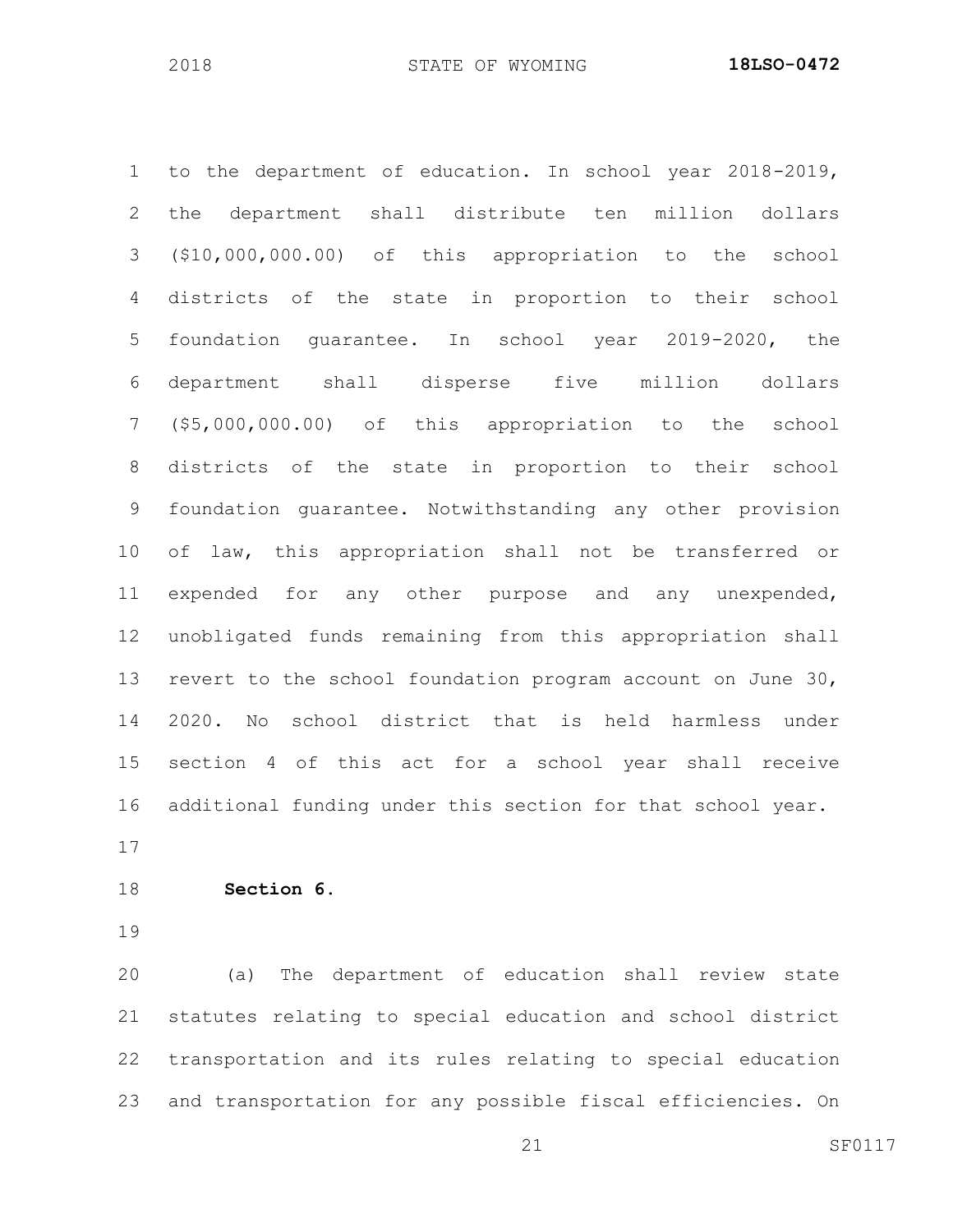or before June 1, 2018, the department of education shall report its initial findings and recommendations to the joint education interim committee. On or before September 1, 2018, the department shall report its final findings and recommendations to the joint education interim committee. The department shall use the recommendations of the legislature's 2017 recalibration consultant to guide its review. (b) On or before January 1, 2019, the state superintendent of public instruction shall establish statewide guidelines for adequate special education staffing levels as required by W.S. 21-2-202(a)(xxiii). The statewide special education staffing guidelines shall be made effective for the 2019-2020 school year.

**Section 7.**

 (a) Except as provided in subsection (b) of this section, this act is effective July 1, 2018.